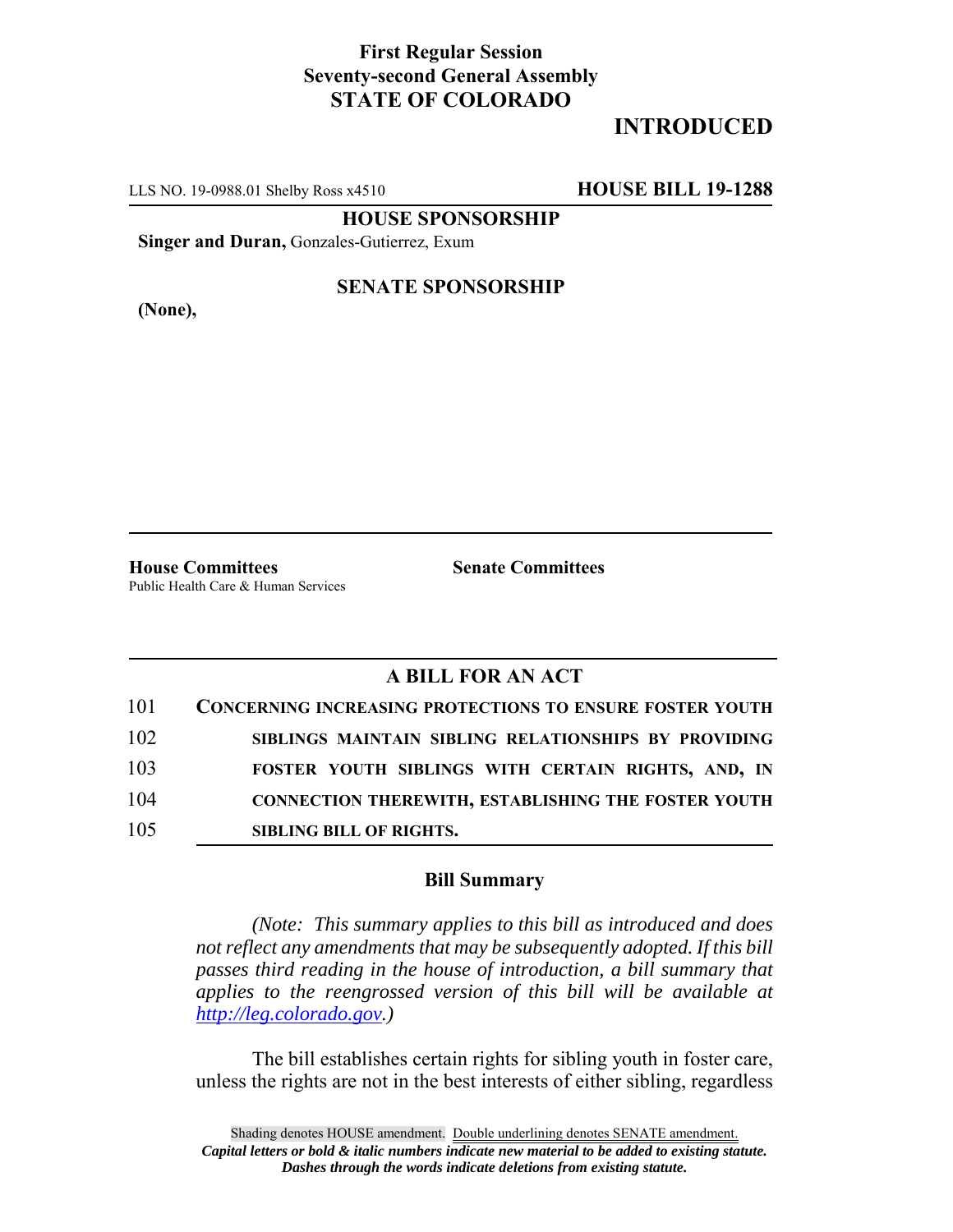of whether the parental rights of one or more of the foster youth's parents have been terminated.

 *Be it enacted by the General Assembly of the State of Colorado:* **SECTION 1.** In Colorado Revised Statutes, 19-1-103, **amend** (98.5) as follows: **19-1-103. Definitions.** As used in this title 19 or in the specified portion of this title 19, unless the context otherwise requires: (98.5) "Sibling group", as used in article 3 and article 5 of this title 7 TITLE 19, means biological siblings. who have been raised together or have lived together. **SECTION 2.** In Colorado Revised Statutes, **add with amended and relocated provisions** part 2 to article 7 of title 19 as follows: PART 2 12 YOUTH SIBLINGS IN FOSTER CARE **19-7-201. Short title.** The short title of this part 2 is the "FOSTER YOUTH SIBLINGS BILL OF RIGHTS". **19-7-202. Legislative declaration.** (1) THE GENERAL ASSEMBLY FINDS AND DECLARES THAT IT IS BENEFICIAL FOR A YOUTH PLACED IN FOSTER CARE TO BE ABLE TO CONTINUE RELATIONSHIPS WITH THE YOUTH'S SIBLINGS, REGARDLESS OF AGE, SO THAT SIBLINGS MAY SHARE THEIR STRENGTHS AND ASSOCIATION IN THEIR EVERYDAY AND OFTEN COMMON EXPERIENCES. (2) THE GENERAL ASSEMBLY FURTHER FINDS AND DECLARES THAT 22 IT IS THE RESPONSIBILITY OF ALL ADULTS INVOLVED IN A YOUTH'S LIFE, INCLUDING BUT NOT LIMITED TO COUNTY DEPARTMENTS, FOSTER PARENTS, GUARDIANS AD LITEM, COURT-APPOINTED SPECIAL ADVOCATES, NEXT OF KIN, TREATMENT PROVIDERS, AND OTHERS, TO SEEK OPPORTUNITIES TO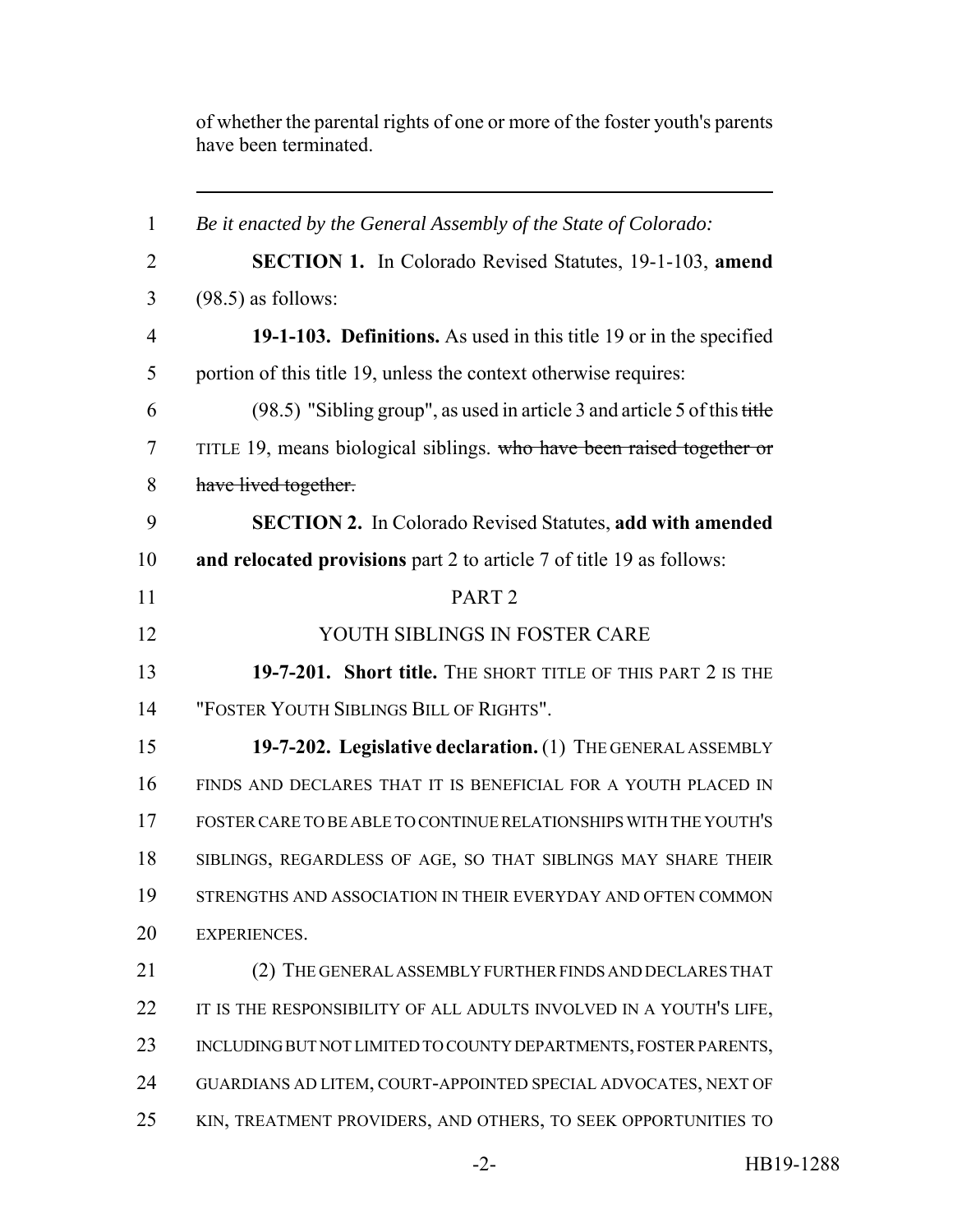FOSTER THOSE SIBLING RELATIONSHIPS TO PROMOTE CONTINUITY AND 2 HELP TO SUSTAIN FAMILY RELATIONSHIPS.

 **19-7-203. Foster care sibling rights.** (1) SIBLING YOUTH IN FOSTER CARE, EXCEPT YOUTH IN THE CUSTODY OF THE DIVISION OF YOUTH SERVICES CREATED PURSUANT TO SECTION 19-2-203 OR A STATE HOSPITAL FOR PERSONS WITH MENTAL HEALTH DISORDERS, SHALL ENJOY THE FOLLOWING RIGHTS, UNLESS THEY ARE NOT IN THE BEST INTERESTS OF EACH SIBLING, REGARDLESS OF WHETHER THE PARENTAL RIGHTS OF ONE OR MORE OF THE FOSTER YOUTH'S PARENTS HAVE BEEN TERMINATED:

 (a) TO BE PLACED IN FOSTER CARE HOMES WITH THE YOUTH'S 11 SIBLINGS, WHEN IT IS IN THE BEST INTERESTS OF EACH SIBLING AND WHEN THE COUNTY DEPARTMENT LOCATES AN APPROPRIATE, CAPABLE, WILLING, AND AVAILABLE JOINT PLACEMENT FOR THE YOUTH SIBLINGS, IN ORDER TO 14 SUSTAIN FAMILY RELATIONSHIPS, PURSUANT TO SECTIONS 19-3-213 (1)(c), 19-3-500.2, 19-3-507 (1)(b), 19-3-508 (1)(c), 19-3-605 (2), AND  $16 \quad 19 - 5 - 207.3 \tag{2}$ ;

 (b) TO BE PLACED IN CLOSE GEOGRAPHICAL DISTANCE TO THE YOUTH'S SIBLINGS IN ORDER TO PROMOTE CONTINUITY IN THE SIBLINGS' RELATIONSHIP;

 (c) TO OBTAIN TEMPORARY RESPITE PLACEMENTS TOGETHER, WHEN POSSIBLE;

22 (d) TO BE PLACED WITH FOSTER PARENTS, PLACED WITH POTENTIAL ADOPTIVE PARENTS, AND ASSIGNED TO CHILD WELFARE CASEWORKERS WHO HAVE BEEN PROVIDED WITH TRAINING ON THE IMPORTANCE OF SIBLING RELATIONSHIPS;

 (e) TO BE PROMPTLY NOTIFIED, AS PERMITTED PURSUANT TO STATE OR FEDERAL LAW, ABOUT CHANGES IN SIBLING PLACEMENT,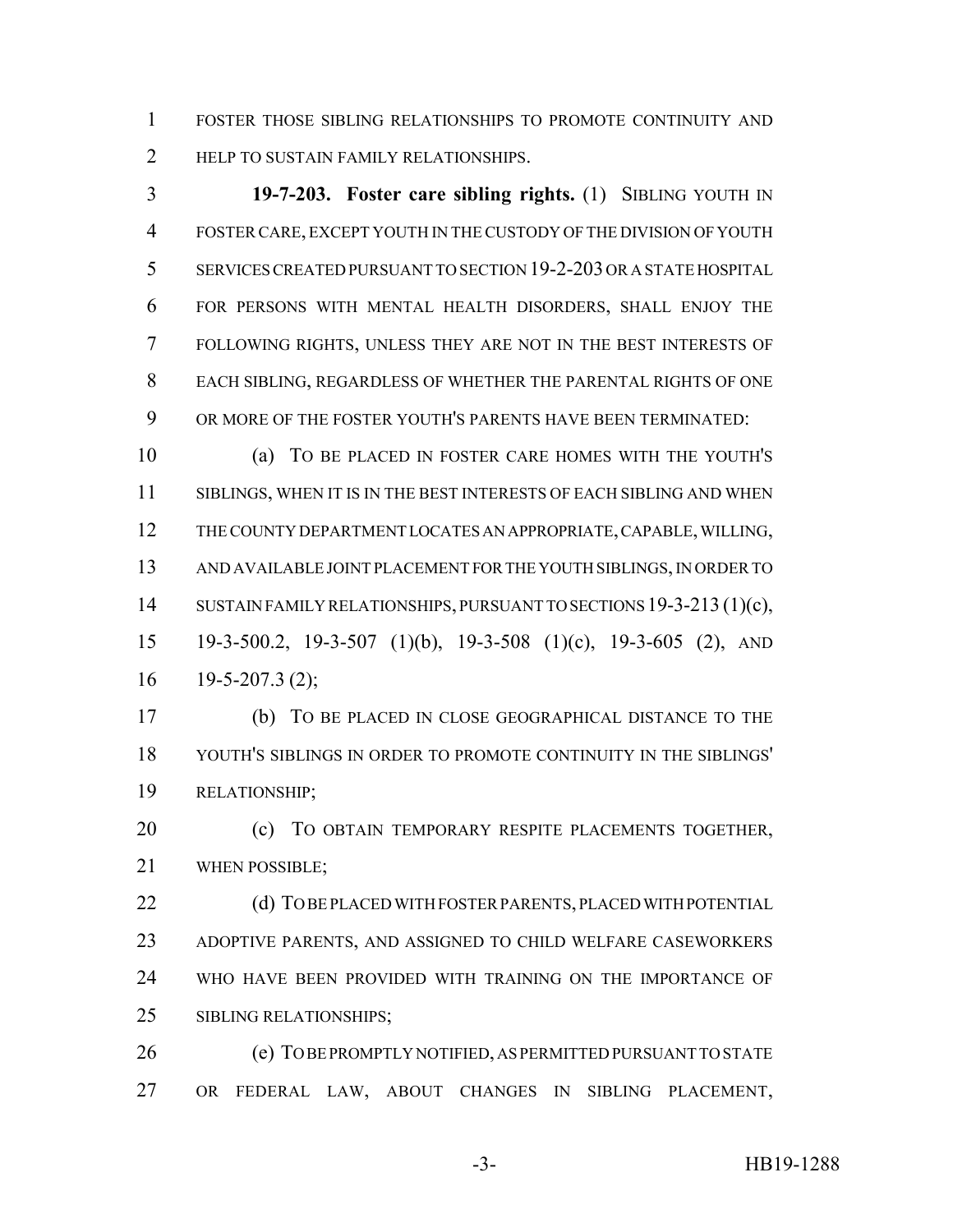CATASTROPHIC EVENTS, OR OTHER CIRCUMSTANCES, INCLUDING BUT NOT LIMITED TO NEW PLACEMENTS, SIGNIFICANT LIFE EVENTS, AND DISCHARGE FROM FOSTER CARE;

 (f) TO BE INCLUDED IN PERMANENCY PLANNING DISCUSSIONS OR MEETINGS FOR SIBLINGS, IF APPROPRIATE;

 (g) TO MAINTAIN FREQUENT AND MEANINGFUL CONTACT WITH THE YOUTH'S SIBLINGS PURSUANT TO SECTION 19-7-204 (2), IF PLACEMENT TOGETHER IS NOT POSSIBLE;

 (h) TO BE ACTIVELY INVOLVED IN EACH OTHER'S LIVES AND SHARE CELEBRATIONS, IF THE SIBLINGS CHOOSE TO DO SO, INCLUDING BUT NOT LIMITED TO BIRTHDAYS, GRADUATIONS, HOLIDAYS, SCHOOL AND EXTRACURRICULAR ACTIVITIES, CULTURAL CUSTOMS IN THE SIBLINGS' NATIVE LANGUAGE, AND OTHER MILESTONES;

 (i) TO ANNUALLY RECEIVE CONTACT INFORMATION FOR ALL SIBLINGS IN FOSTER CARE, WHICH MAY INCLUDE A TELEPHONE NUMBER, ADDRESS, AND E-MAIL ADDRESS, UNLESS A FOSTER PARENT HAS REQUESTED THE FOSTER PARENT'S IDENTIFIABLE INFORMATION NOT BE DISCLOSED PURSUANT TO SECTION 19-1-303 (2.7)(a), AND TO RECEIVE UPDATED PHOTOS OF SIBLINGS REGULARLY BY MAIL OR E-MAIL, AS APPROPRIATE;

 (j) TO HAVE MORE PRIVATE OR LESS RESTRICTIVE COMMUNICATION WITH SIBLINGS AS COMPARED TO COMMUNICATION WITH OTHERS WHO ARE 23 NOT SIBLINGS;

**(k) TO BE PROVIDED WITH AN EXPLANATION IF CONTACT WITH A**  SIBLING IS RESTRICTED OR DENIED, AS PERMITTED PURSUANT TO STATE OR FEDERAL LAW;

(l) TO EXPECT THAT THE YOUTH'S GUARDIAN AD LITEM ADVOCATE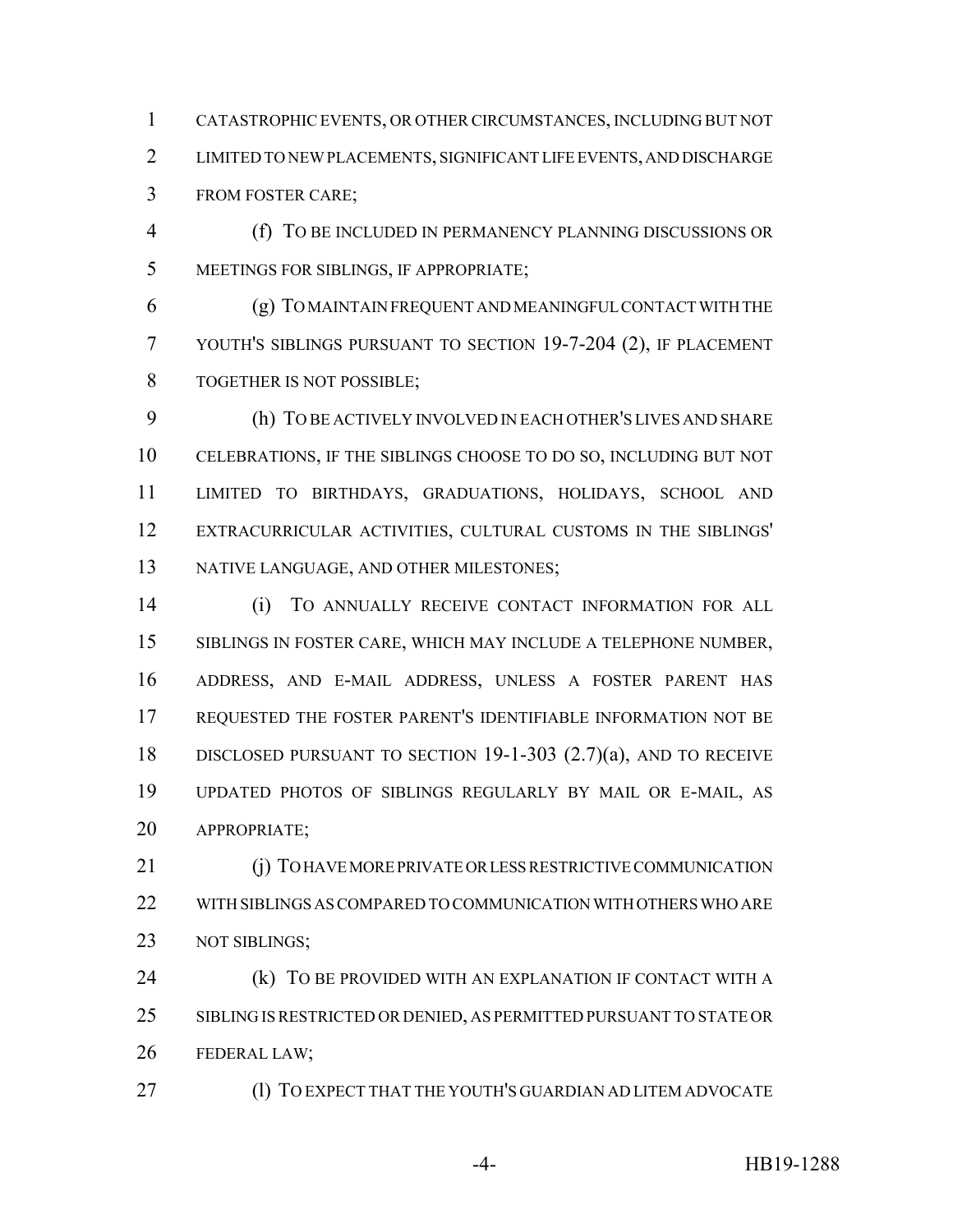ON BEHALF OF THE YOUTH FOR FREQUENT CONTACT AND VISITS WITH SIBLINGS, UNLESS THE GUARDIAN AD LITEM DETERMINES THE CONTACT IS 3 NOT IN THE BEST INTERESTS OF THE YOUTH;

 (m) TO HAVE CONTACT WITH SIBLINGS ENCOURAGED IN ANY ADOPTIVE OR GUARDIANSHIP PLACEMENT; AND

 (n) TO RECEIVE AN AGE-APPROPRIATE AND DEVELOPMENTALLY APPROPRIATE DOCUMENT FROM THE DEPARTMENT OF HUMAN SERVICES SETTING FORTH THE RIGHTS DESCRIBED IN THIS SECTION:

 (I) WITHIN THIRTY DAYS OF THE DATE OF ANY PLACEMENT OR ANY CHANGE IN PLACEMENT;

(II) ON EACH OCCASION THAT A YOUTH'S CASE PLAN IS MODIFIED;

12 (III) AT EACH PLACEMENT WHERE THE YOUTH RESIDES; AND

(IV) ON AT LEAST AN ANNUAL BASIS.

 (2) ADULT SIBLINGS OF YOUTH IN FOSTER CARE HAVE THE RIGHT TO BE CONSIDERED AS FOSTER CARE PROVIDERS, ADOPTIVE PARENTS, AND RELATIVE CUSTODIANS FOR THEIR SIBLINGS, IF THEY CHOOSE TO DO SO.

 **19-7-204. [Formerly 19-1-128] Foster care sibling visits - contact plan - rules - definition.** (1) THE DEPARTMENT OF HUMAN SERVICES SHALL ENSURE A SIBLING CONTACT PLAN IS DEVELOPED AS A RESULT OF THE ACTIVE ENGAGEMENT AND PARTICIPATION OF THE YOUTH'S SIBLINGS FOR EACH YOUTH IN FOSTER CARE.THE CONTACT PLAN MUST BE 22 CONSISTENT WITH THE BEST INTERESTS OF EACH SIBLING.

 (2) IN DEVELOPING THE SIBLING CONTACT PLAN PURSUANT TO 24 SUBSECTION (1) OF THIS SECTION, THE DEPARTMENT OF HUMAN SERVICES SHALL:

 (a) PROMOTE FREQUENT CONTACT BETWEEN SIBLINGS IN FOSTER CARE, WHICH MAY INCLUDE TELEPHONE CALLS, TEXT MESSAGES, SOCIAL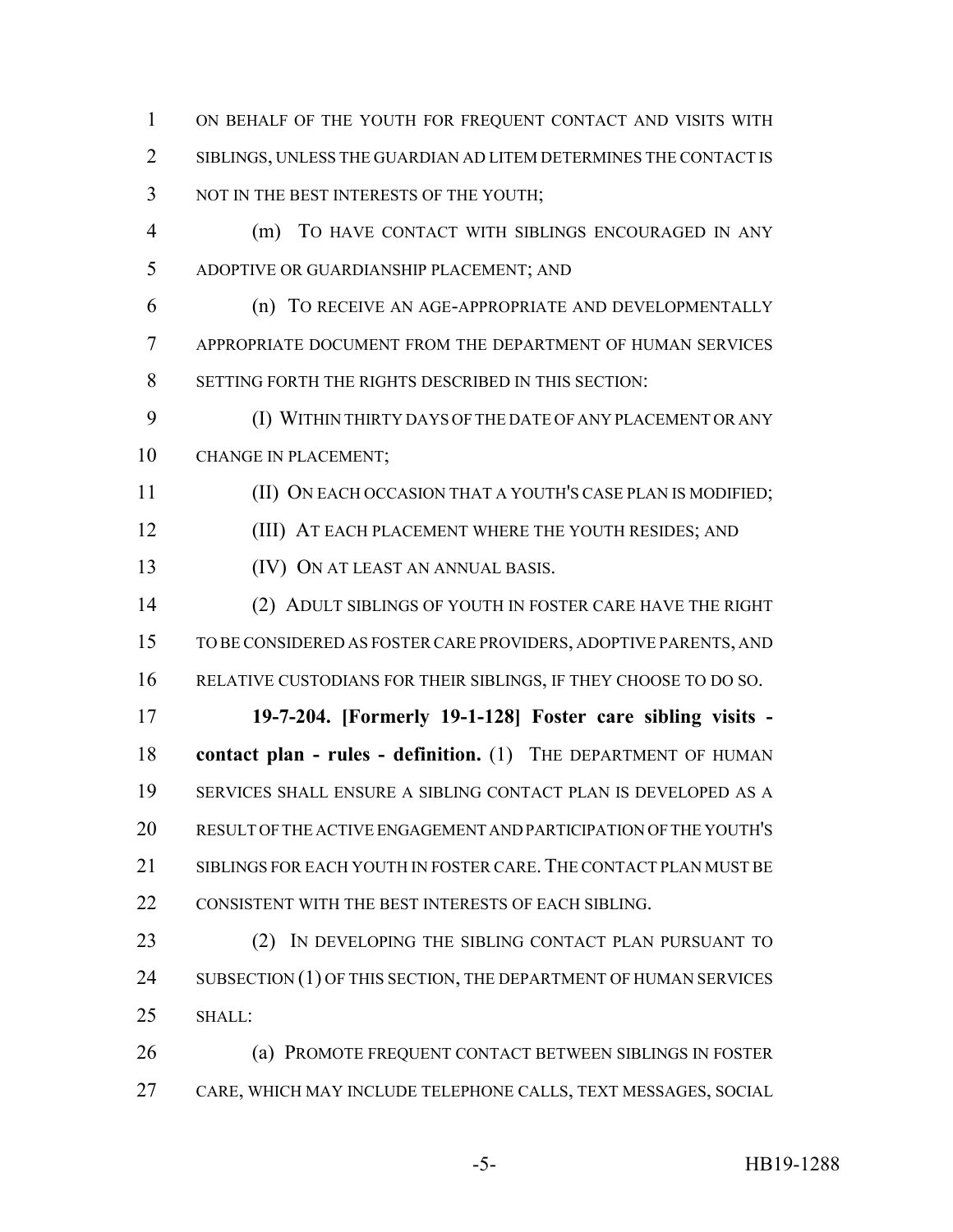MEDIA, VIDEO CALLS, AND IN-PERSON VISITS;

 (b) CLARIFY THAT SIBLING VISITATION SHOULD NOT BE LIMITED IN TIME OR DURATION TO PERIODS OF PARENTAL VISITATIONS;

 (c) CLARIFY THAT RESTRICTION OF SIBLING VISITS SHOULD NOT BE A CONSEQUENCE FOR BEHAVIORAL PROBLEMS. VISITS SHOULD ONLY BE RESTRICTED IF CONTRARY TO THE BEST INTERESTS OF A SIBLING.

 (d) ENSURE TIMING AND REGULARLY SCHEDULED SIBLING VISITS ARE OUTLINED IN CASE PLANS BASED ON INDIVIDUAL CIRCUMSTANCES AND NEEDS OF THE YOUTH.

10  $(1)$  (3) If a child YOUTH in foster care and his or her sibling 11 mutually request REQUESTS an opportunity to visit each other A SIBLING, 12 the county department that has legal custody of the child YOUTH shall arrange the visit within a reasonable amount of time and document the visit.

15 (2) (4) If a child YOUTH in foster care and his or her sibling 16 mutually request REQUESTS an opportunity to visit each other A SIBLING on a regular basis, the county department that has legal custody of the 18 child YOUTH shall arrange the visits and ensure that the visits occur with sufficient frequency and duration to promote continuity in the siblings' relationship.

 $(3)$  (5) If, in arranging sibling visits pursuant to this section, a county department determines that a requested visit between the siblings would not be in the best interests of one or both of the siblings, the county 24 department shall deny the request, and document its reasons for making 25 the determination, AND PROVIDE THE SIBLINGS WITH AN EXPLANATION FOR THE DENIAL, AS PERMITTED UNDER STATE AND FEDERAL LAW. In determining whether a requested visit would be in the best interests of one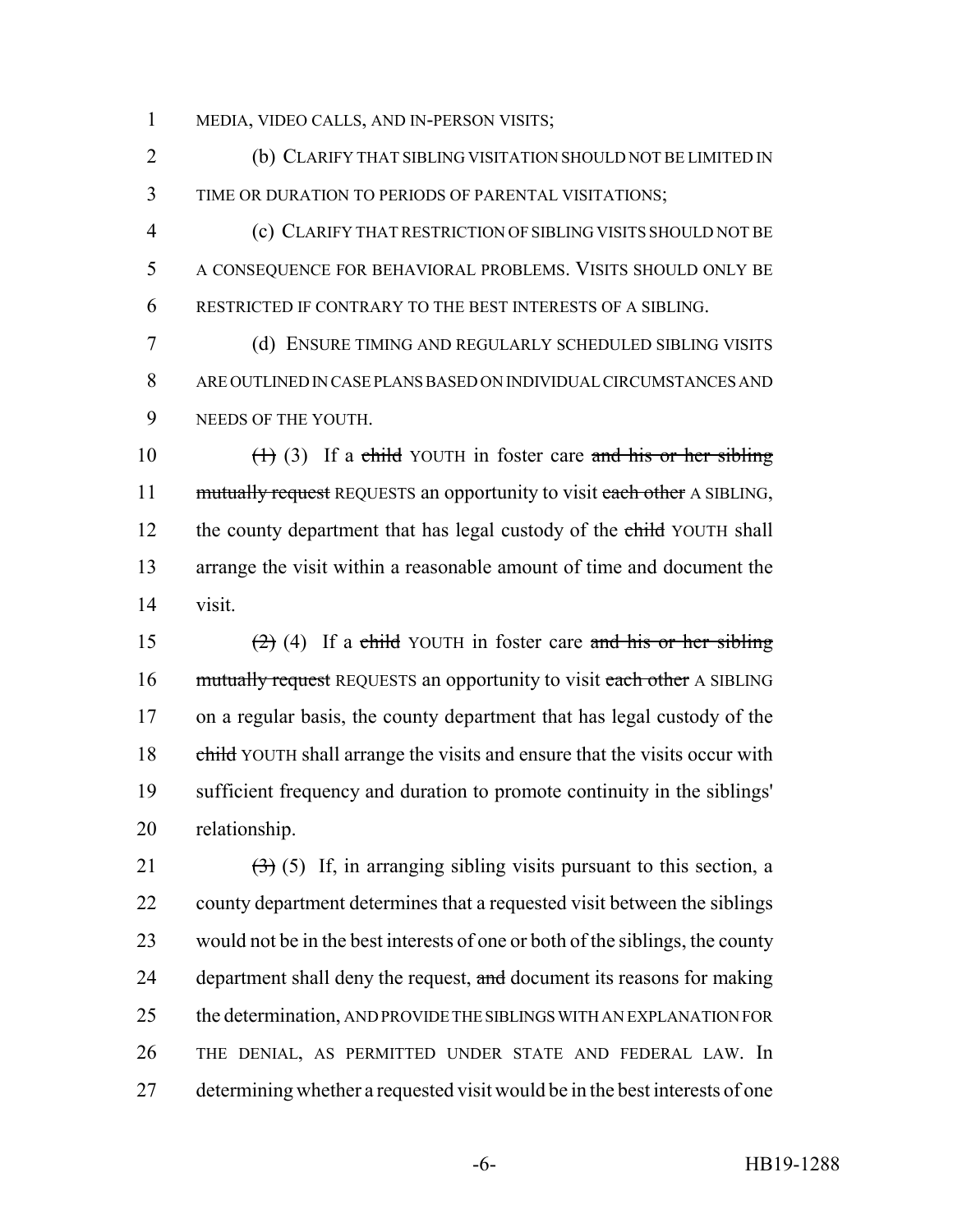or both of the siblings, the county department shall ascertain whether there is pending in any jurisdiction a criminal action in which either of the siblings is either a victim or a witness. If such a criminal action is pending, the county department, before arranging any visit between the siblings, shall consult with the district attorney for the jurisdiction in which the criminal action is pending to determine whether the requested visit may have a detrimental effect upon the prosecution of the pending criminal action.

9 (4) (6) Nothing in this section shall be construed to require 10 REQUIRES or permit PERMITS a county department to arrange a sibling visit if such visit would violate an existing protection order in any case pending in this state or any other state.

13  $(5)(7)$  As used in this section, "sibling" means:

 (a) A sibling from birth who is descended from one or two mutual parents; or

 (b) A stepbrother or former stepbrother or a stepsister or former stepsister; OR

18 (c) AN ADOPTIVE SIBLING.

19  $(6)$  (8) The state board of human services, created in section 20 26-1-107, C.R.S., may promulgate rules for the implementation of this section.

 **SECTION 3. Repeal of provisions being relocated in this act.** In Colorado Revised Statutes, **repeal** 19-1-128.

 **SECTION 4. Act subject to petition - effective date.** This act takes effect at 12:01 a.m. on the day following the expiration of the ninety-day period after final adjournment of the general assembly (August 2, 2019, if adjournment sine die is on May 3, 2019); except that, if a